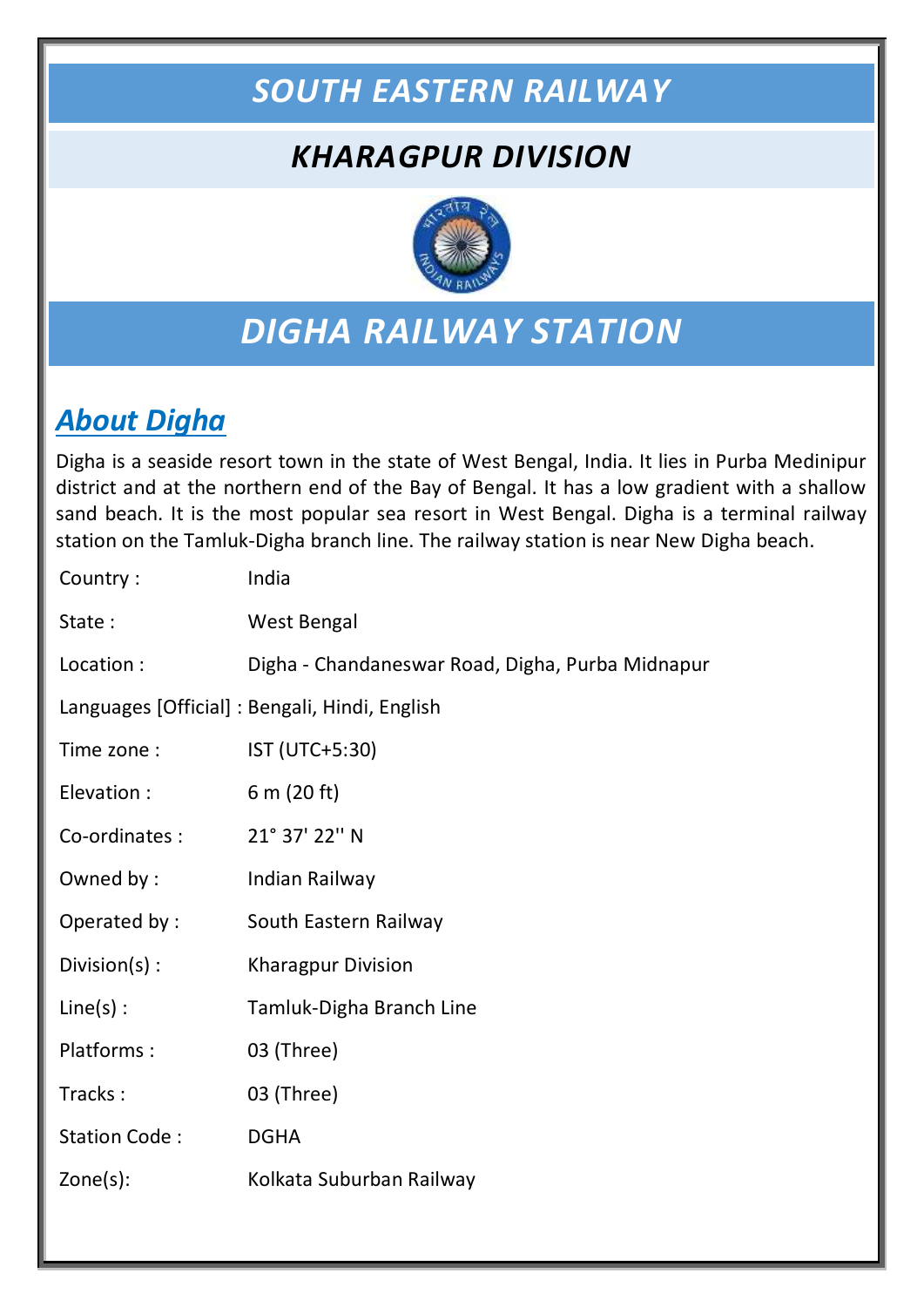

#### *History*

Originally, there was a place called Beerkul, where Digha lies today. This name was referred in Warren Hastings's letters (1780) as Brighton of the East. An English businessman John Frank Snaith started living here in 1923 and his writings provided a good exposure to this place. He convinced West Bengal Chief Minister Bidhan Chandra Roy to develop this place to be a beach resort. An old Church is well famous in Digha, which can be seen near the Old Digha Main gate this place is also known as Alankarpur Digha. A new mission has been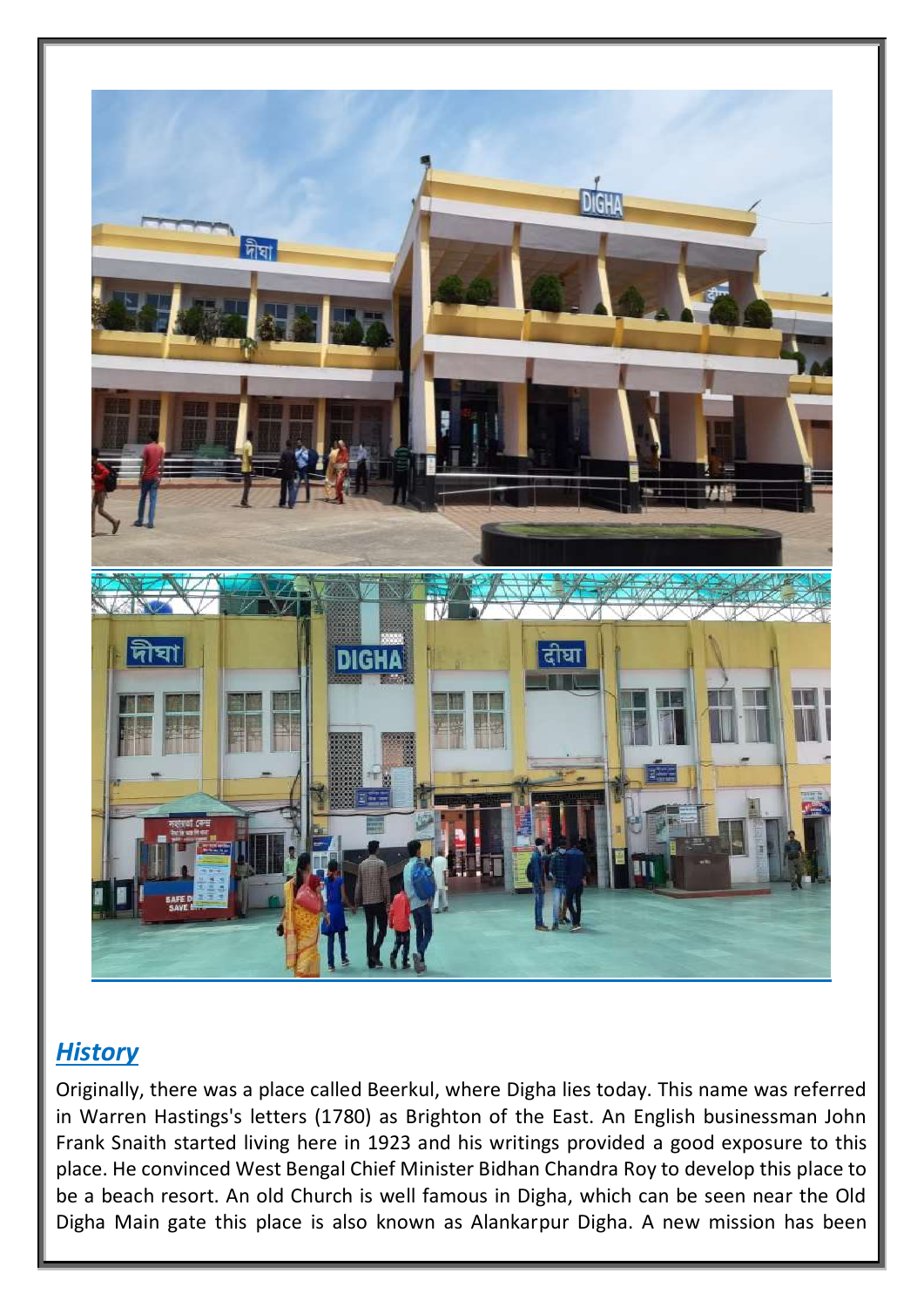developed in New Digha which is known as Sindhur Tara which is beside Amrabati Park its a Church where you can wish for the welfare of your family and loved ones. The best way to visit is to book a local van rickshaw.

#### *Geography*

Digha is located at 21.68°N 87.55°E. It has an average elevation of 6 metres (20 ft). It is located 183 km (114 mi) from Kolkata/Howrah via Mecheda and 234 km (145 mi) via Kharagpur, this proximity has probably helped this small hamlet to emerge as a popular weekend getaway with number of good hotels and tourist lodges. Digha is connected to Kolkata/Howrah by a highway and a rail-link via Tamluk.

#### *Police Stations*

Digha police station has jurisdiction over part of Ramnagar I (part) CD Block. It covers an area of 3,153 km2 with a population of 35,054. It is located in old Digha. Digha Mohana Coastal police station is located in Digha.

#### *Climates*

There are mainly three seasons in Digha, namely summer, monsoon and winter. Summer starts in April and continues to till June with an maximum temperature of 37 °C (99 °F). Although cold wind from sea keeps the weather pleasant in this time. Next comes monsoon in July and lasts till the end of September. Digha generally experiences an average rainfall with high humidity in the monsoon season. Winter sets in October and lasts till February with a temperature range from 24.3 °C. July to March is considered as the best time to visit Digha as weather stays most pleasant in these times.

#### *Transportation*

*Bus Service:* There are frequent bus services to Digha from Dharmatala, Garia and Joka bus stand of Kolkata, Burdwan, Bolpur, Siliguri, Asansol, Kirnahar, Baharampur, Kharagpur, Medinipur(West), Medinipur(East) and many other sides of West Bengal. Buses are available from Howrah as well, a connection has been made from Sealdah to Digha where a private bus arrives at 8:30 am throughout the week. It takes the shortest route from Sealdah connecting S.N Banerjee road, Taltala, Wellington, Dhramtalla to Howrah station, it departs from Howrah Station to Digha.

*Train Service:*There are 03 (Three) Numbers trains daily services between Howrah to Digha and also 02 (Two) Numbers EMU Trains daily serives from Santragachi (SRC) and Panskura (PKU) to Digha Station. All Three popular trains i.e. Kandari Express, Super AC Express and Tamralipta Express run during extended weekends and holidays. Total 18 (Eighteen) Trains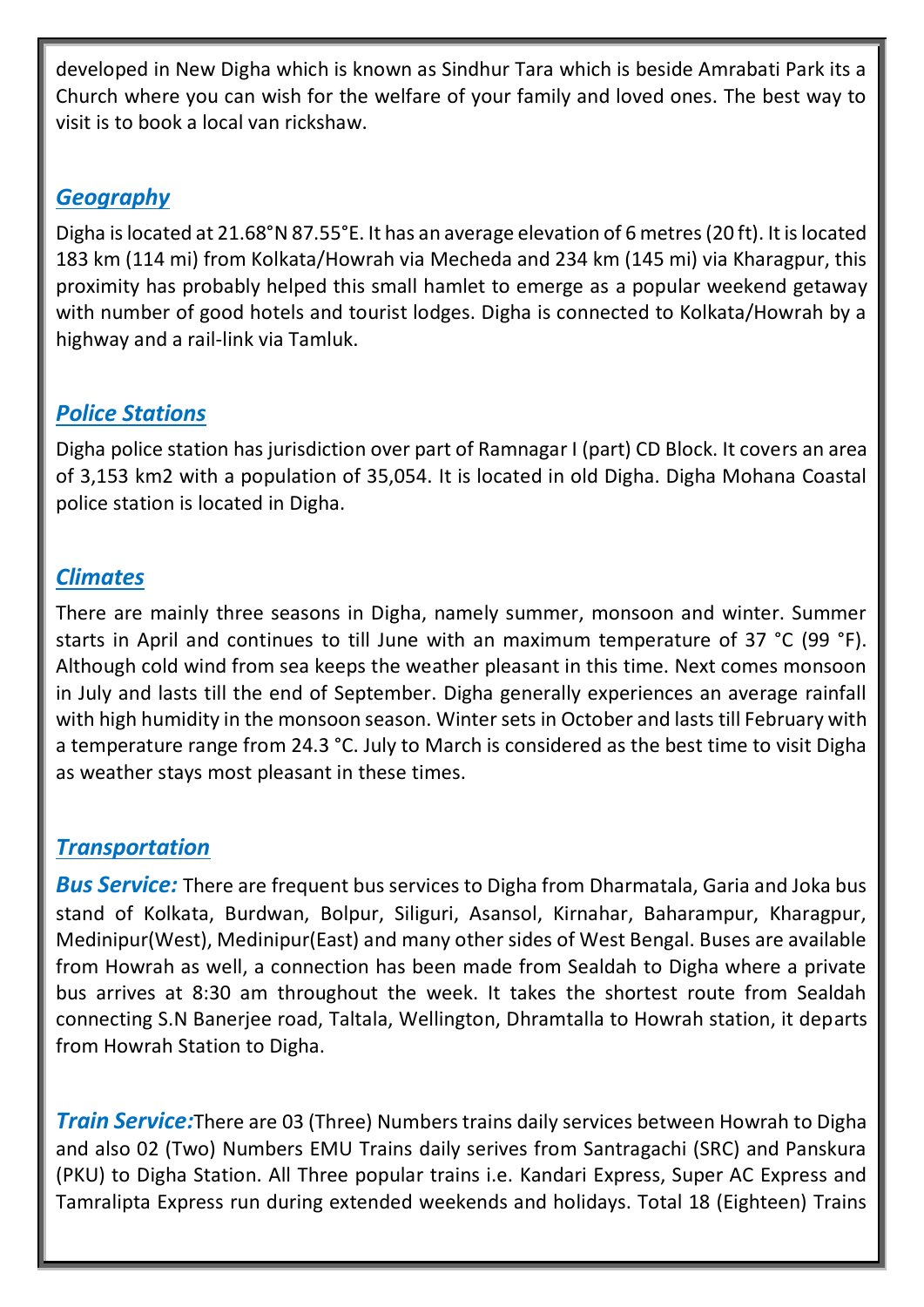(including Up Trains and Down Trains) services between Howrah, Puri, Vishakhapattnam, Asansol, Malda and New Jalpaiguri to Digha and vice-versa.

#### *Area of Digha*

Digha's old beach is not as wide as it used to be due to heavy soil erosion. Big stones and concrete steps are used to hold together the beach. Another problem is the record number of storm surges that have caused many of the unplanned shacks and smaller hotels to succumb to the sea. Since it is one of very few popular beaches in West Bengal, it gets overcrowded, especially during the cooler winter break. A new beach has been developed "New Digha" which is about 2 km (1.2 mi) from the old beach. This new beach is not only bigger than the old one, but might be considered a better one. It is clean and well-maintained and is not surrounded by a congested locality like the older beach. The latest attraction of New Digha is the Science Centre established by the National Council of Science Museums. The entire stretch of the Digha seaface from Old Digha to New Digha is filled with casuarina plantations, which looks beautiful.

| <b>SI</b>               | <b>Train Number</b>                      | <b>Station From - To</b>               | Arr<br><b>Time</b>       | Dept<br><b>Time</b>                                 | <b>Days</b>        |
|-------------------------|------------------------------------------|----------------------------------------|--------------------------|-----------------------------------------------------|--------------------|
| $\mathbf{1}$            | Digha Santragachi EMU (68686)            | DIGHA (DGHA) - SANTRAGACHI (SRC)       | $\overline{\phantom{a}}$ | 05:40                                               | Daily              |
| $\overline{2}$          | Digha Panskura EMU (68688)               | DIGHA (DGHA) - PANSKURA (PKU)          | --                       | 06:45                                               | <b>Daily</b>       |
| $\overline{\mathbf{3}}$ | Kandari Express (22898)                  | DIGHA (DGHA) - KOLKATA (HWH)           | $\overline{\phantom{m}}$ | 18:15                                               | Daily              |
| 4                       | Tamralipta Express (12858)               | DIGHA (DGHA) - KOLKATA (HWH)           | --                       | 10:25                                               | Daily              |
| 5                       | Digha Howrah Super AC Express<br>(12848) | DIGHA (DGHA) - KOLKATA (HWH)           | --                       | 15:30                                               | <b>Daily</b>       |
| 6                       | Paharia Express (15721)                  | DIGHA (DGHA) - NEW JALPAIGURI (NJP)    | --                       | 16:30                                               | Saturday<br>Only   |
| 7                       | Digha Puri Express (22889)               | DIGHA (DGHA) - PURI (PURI)             | --                       | 17:15                                               | Thursday<br>Only   |
| 8                       | Digha Vishakapatnam Express (22873)      | DIGHA (DGHA) - VISHAKAPATNAM<br>(VSKP) |                          | 17:15                                               | <b>Friday Only</b> |
| 9                       | Digha Malda Town Express (13417)         | DIGHA (DGHA) - MALDA (MLDT)            | --                       | 23:55                                               | Thursday<br>Only   |
| 10                      | Puri Digha Express (22890)               | PURI (PURI) - DIGHA (DGHA)             | 09:25                    | $\overline{\phantom{a}}$                            | Saturday<br>Only   |
| 11                      | Vishakapatnam Digha Express (22874)      | VISHAKAPATNAM (VSKP) - DIGHA<br>(DGHA) | 09:25                    | $\overline{\phantom{a}}$                            | Thursday<br>Only   |
| 12                      | Tamralipta Express (12857)               | KOLKATA (HWH) - DIGHA (DGHA)           | 09:57                    | $\overline{\phantom{a}}$                            | Daily              |
| 13                      | Mecheda Digha EMU (68685)                | MECHEDA (MCA) - DIGHA (DGHA)           | 10:55                    | $- \, -$                                            | <b>Daily</b>       |
| 14                      | Paharia Express (15722)                  | NEW JALPAIGURI (NJP) - DIGHA (DGHA)    | 12:00                    | $\overline{\phantom{m}}$                            | <b>Friday Only</b> |
| 15                      | Howrah Digha Super AC Express<br>(12847) | KOLKATA (HWH) - DIGHA (DGHA)           | 14:20                    | $-$                                                 | <b>Daily</b>       |
| <b>16</b>               | Kandari Express (22897)                  | KOLKATA (HWH) - DIGHA (DGHA)           | 17:37                    | $\hspace{0.05cm} -\hspace{0.05cm} -\hspace{0.05cm}$ | <b>Daily</b>       |
| 17                      | Malda Town Digha Express (13418)         | MALDA (MLDT) - DIGHA (DGHA)            | 20:40                    | $\overline{\phantom{a}}$                            | Thursday<br>Only   |
| <b>18</b>               | Santragachi Digha EMU (68687)            | SANTRAGACHI (SRC) - DIGHA (DGHA)       | 20:50                    |                                                     | Daily              |

#### *TRAIN TIME TABLE FROM DIGHA STATION*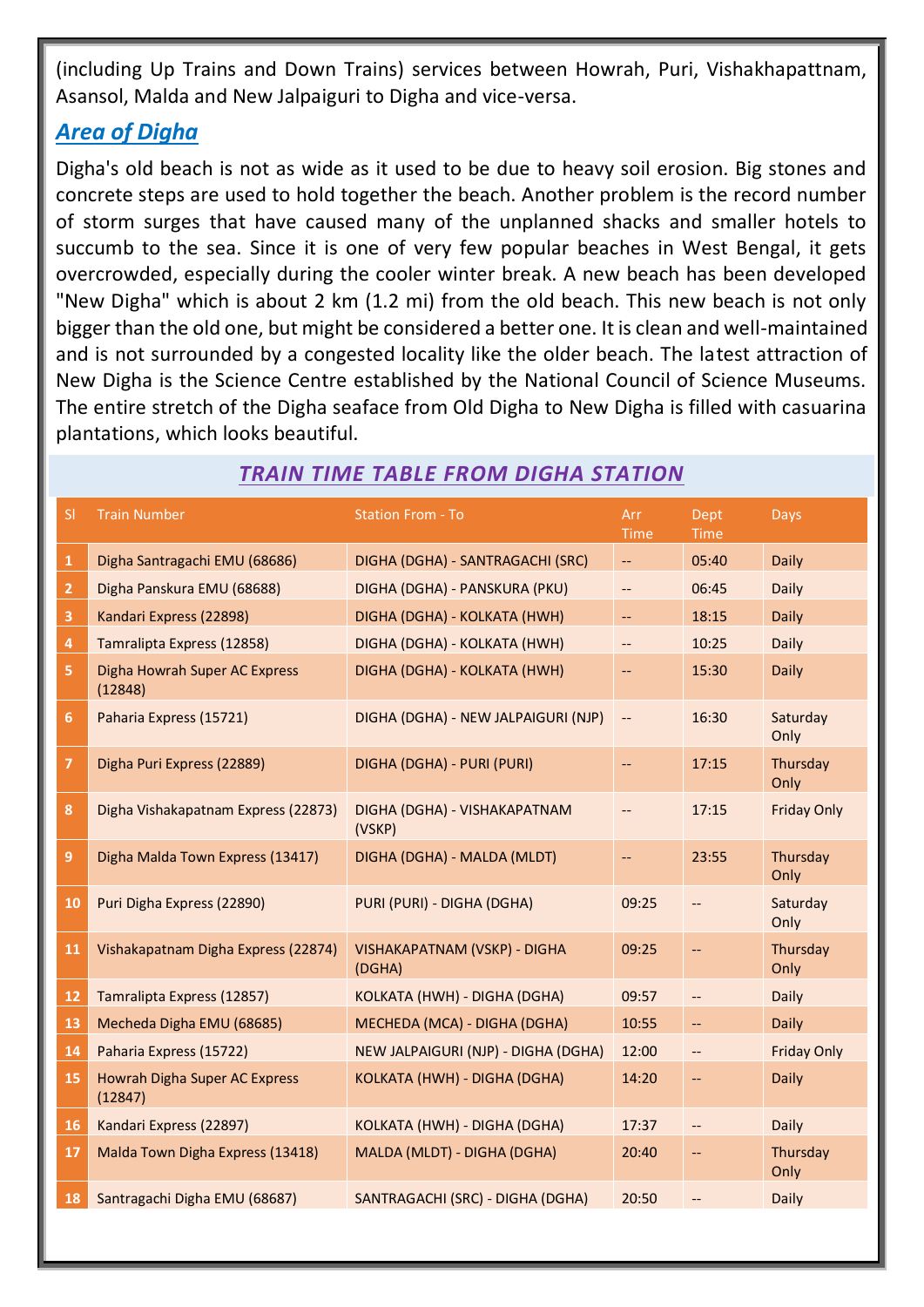

#### *PASSENGERS AMENITIES AT DIGHA RAILWAY STATION*

| <b>SL</b>        | <b>NAME</b>                            | <b>NUMBERS</b>                                      | <b>PLACE WHERE AVAILABLE</b>                                        | <b>RULE</b>                                                  |
|------------------|----------------------------------------|-----------------------------------------------------|---------------------------------------------------------------------|--------------------------------------------------------------|
| $\mathbf{1}$     | <b>HIGH LEVEL</b><br><b>PLATFORM</b>   | 03 (THREE)                                          |                                                                     |                                                              |
| $\overline{2}$   | <b>WAITING HALL</b>                    | 01 (ONE) 2ND CLASS                                  | IN FRONT OF STATION MANAGER OFFICE                                  |                                                              |
| 3                | WAITING HALL (02)                      | <b>UPPER CLASS W/H</b><br><b>GENTS &amp; LADIES</b> | <b>FIRST FLOOR</b>                                                  |                                                              |
| 4                | WAITING HALL (03)                      | AC PAID LOUNGE                                      | AT THE END OF THE STATION BUILDING<br>TOWARDS 2ND ENTRANCE/EXT GATE |                                                              |
| 5                | <b>WAITING HALL (04)</b>               | <b>RESERVED LOUNGED</b><br><b>FOR OFFICERS</b>      | <b>BSEIDE STATION MANAGER OFFICE</b>                                |                                                              |
| 6                | <b>TICKET COUNTER</b>                  | 4 WINDOWS (2 UTS, 2<br>PRS)                         | AT THE ENTRANCE OF STATION BUILDING                                 |                                                              |
| $\overline{7}$   | <b>TOILET-FIRST</b>                    | <b>ONE</b>                                          | AT THE PLATFORM NO-01                                               |                                                              |
| $\boldsymbol{8}$ | TOILET-SECOND                          | <b>ONE</b>                                          | AT THE END OF THE PLATFORM NO: 2/3                                  |                                                              |
| $\overline{9}$   | <b>TOILET-THIRD</b>                    | PAY & USE                                           | IN THE SECOND CLASS WAITING HALL                                    |                                                              |
| 10               | <b>TOILET-FORTH</b>                    | <b>DIVYANGJAN</b>                                   | AT THE PLATFORM NO: 01                                              |                                                              |
| 11               | <b>WHEEL CHAIR</b>                     | <b>ONE</b>                                          | <b>PANEL ROOM</b>                                                   | SUBMIT ANY ID PFROOF AND TAKE<br><b>FOR USE</b>              |
| 12               | <b>CLOAK ROOM</b>                      | $\overline{\phantom{a}}$                            | <b>FIRST FLOOR</b>                                                  | <b>CONTACT COMMERCIAL</b><br><b>SUPERVISOR</b>               |
| 13               | <b>RETIRING ROOM</b>                   | 2 NON-AC & 2 AC                                     | <b>FIRST FLOOR</b>                                                  | ONLINE OR COUNTER BOOKING<br><b>ONLY THROUGH CONFIRM PNR</b> |
| 14               | <b>SEATING</b><br>ARRANGEMENT          | 83 NOS THREE<br><b>SEATERS</b>                      | <b>ON PLATFORM</b>                                                  |                                                              |
| 15               | <b>WATER VAT</b>                       | 18 (EIGHTEEN)                                       | <b>ON PLATFORM</b>                                                  |                                                              |
| 16               | <b>WATER COOLING</b><br><b>MACHINE</b> | <b>ONE</b>                                          | IN VAT NO: 01                                                       |                                                              |
| 17               | <b>WATER VENDING</b><br><b>MACHINE</b> | <b>ONE</b>                                          | BESIDE VAT NO:02 IN CONCOURSE AREA                                  |                                                              |